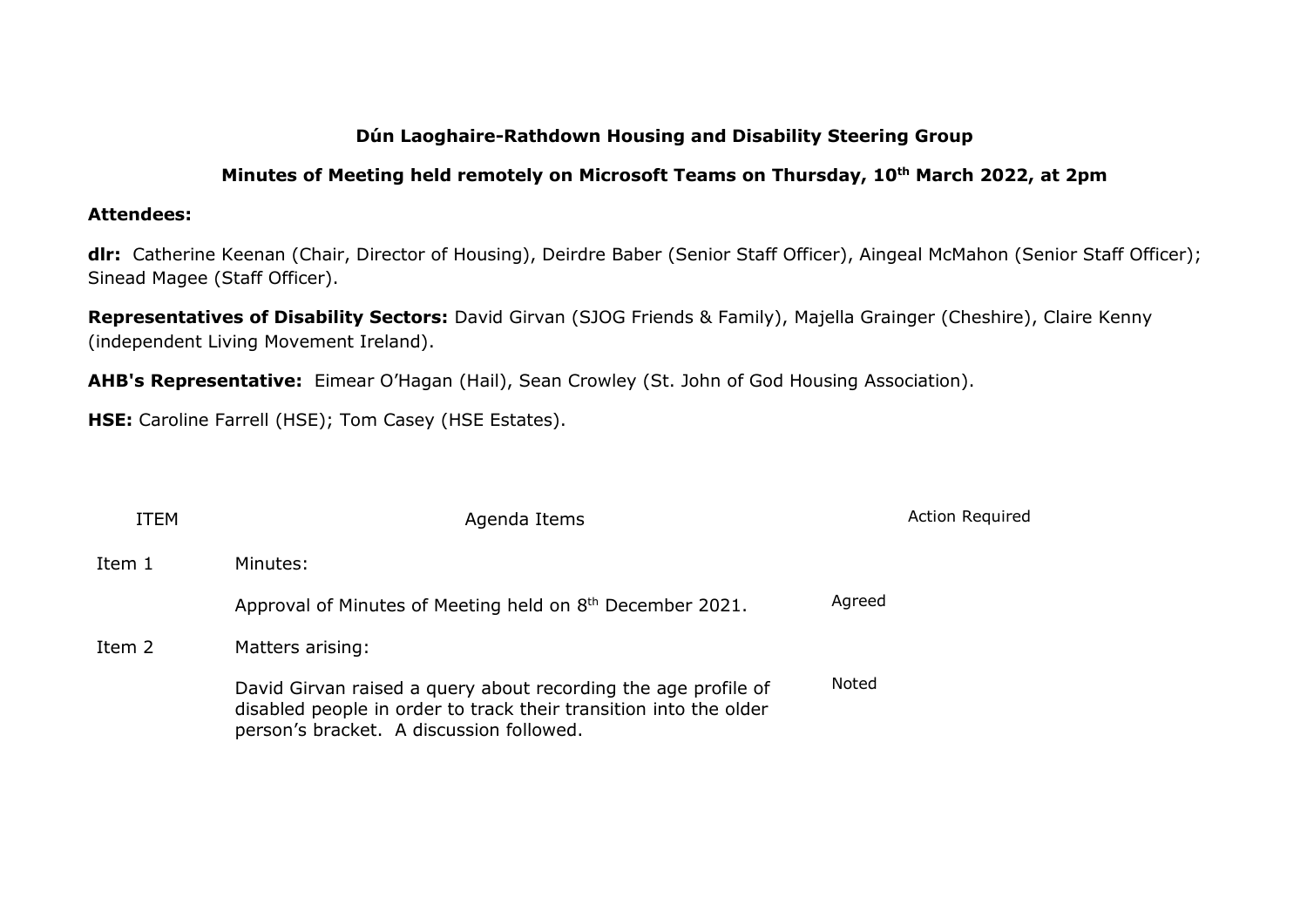Item 3 HSE Estates – Mr. Tom Casey:

Mr. Tom Casey gave an overview of the work of HSE Estates and the areas covered which includes real estate and the management of HSE properties. A discussion followed on how HSE Estates can benefit this Group in terms of the availability of HSE properties in dlr. It was agreed that Mr. Casey would put together a list of potential vacant HSE properties which may be of interest to dlr. Noted Action Item 4 Independent Living Movement Ireland (ILMI) – Claire Kenny: Ms. Claire Kenny thanked the Group for having a representative from ILMI on their Steering Group. Ms. Kenny gave an overview of the organisation advising the Group that it was a national organisation led by disabled people with housing its strategic aim. Members welcomed Claire to the Group and a discussion followed around the work of the ILMI. Noted Noted Item 5 Updates:

> i. dlr update Ms. Deirdre Baber gave a presentation with an update as follows:

Allocations to disabled people (up to  $6<sup>th</sup>$  March 2022):

Noted

19% of Allocations were made to disabled people

| Physical             |  |
|----------------------|--|
| Intellectual         |  |
| <b>Mental Health</b> |  |
| Sensory              |  |

Note: a number of allocations are in progress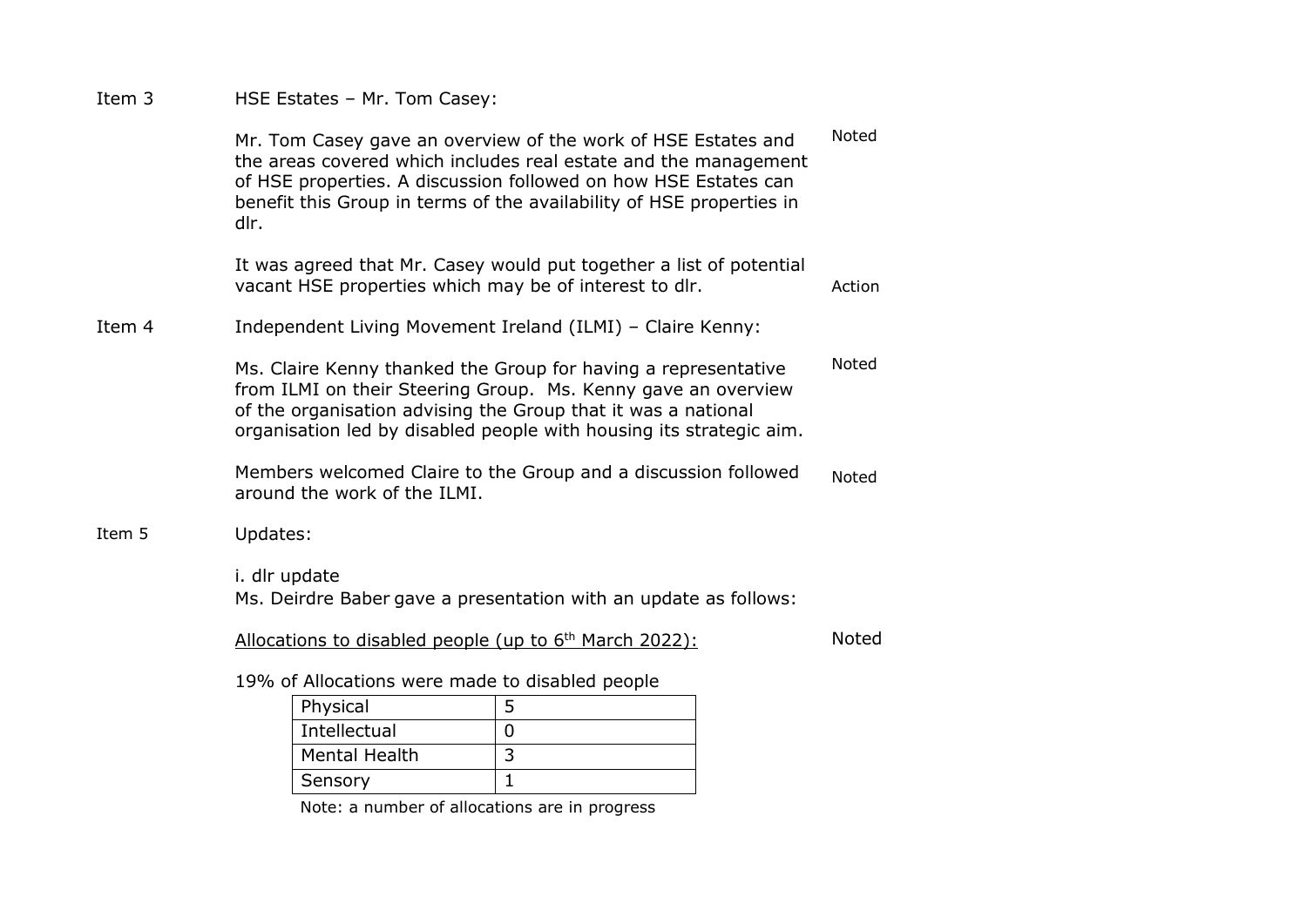### Construction/Delivery update:

- Capital Assistance Scheme (CAS): the construction of community accommodation delivered by St John of Gods Housing Association was completed in December 2021. This will accommodate 4 individuals with intellectual disabilities. Noted
- • Long-Term Leasing: funding has been approved for a longterm lease agreement for a property being developed as a community home for 4 residents with an intellectual disability. This is expected to be completed in the coming weeks. Noted
- Capital Advance Leasing Facility (CALF): funding approvals have been obtained for a total of 15 ground floor properties in two separate developments which are accessible for disabled people. These properties will be delivered through Clúid Housing Association and Circle Voluntary Housing Association. Noted

In her presentation, Ms. Baber also gave an update on the progress of collaborative projects with other housing bodies and the Action Plan for Housing Disabled People 2021 – 2026. Noted

It was agreed to send a copy of the presentation to the Members. Action

ii. Disability Sector Update

Ms. Majella Grainger spoke about Cheshire's alliance with the Irish Wheelchair Association called Think Housing, Build Accessible. The Group met with Minister of State Peter Burke to discuss the revision of the building regulations in terms of wheelchair physical access. Ms. Grainger reported that the revision of these regulations may be reviewed in conjunction with Housing for All. Noted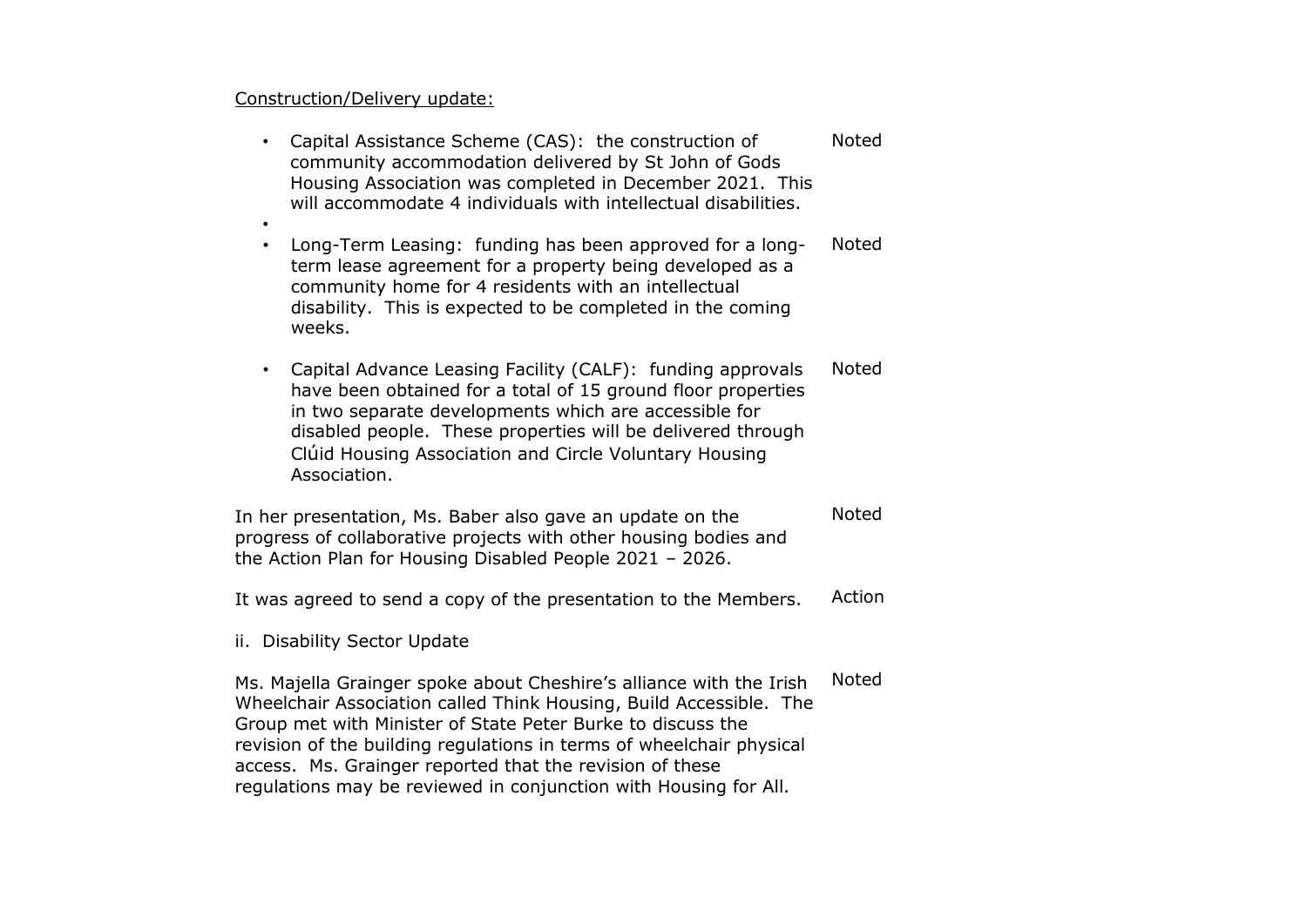Mr. David Girvan advised the Group that the National Housing Strategy for Disabled People and the HSE Service Plan 2022 were launched. Noted

Mr. Girvan also advised that there were some increases in a number of the HSE National Health plans in relation to personal and home assistance for the disability sector. Noted

iii. Approved Housing Body Update

Ms. Eimear O'Hagan discussed the number of properties Hail has in dlr and the issue with the cost of acquiring one bed properties here. Ms O'Hagan was at a recent meeting which the Housing Agency attended where housing design for all and guidelines for the allocation's application form for disabled people were discussed. Noted

Mr. Sean Crowley gave an update on the St. John of God property in Glenageary which is due to be completed this week and a property in Bray which is going out to tender. Mr. Crowley also referred to the publication earlier this year of a design manual for community housing which may be of interest to the Members. Noted

A discussion followed around the current national consultation for changing the bathroom/toilet size for disabled people and standardising the national size. Concerns were raised around how this potential change could make it more difficult to acquire suitable properties. Noted

#### iv. HSE Update

Ms. Caroline Farrell advised the Group that the HSE were reviewing their housing stock and collating a list of their properties. Ms. Farrell said their priorities were the residential and congregated settings waiting list and the under 65 initiative for those coming out of a nursing home setting. Noted